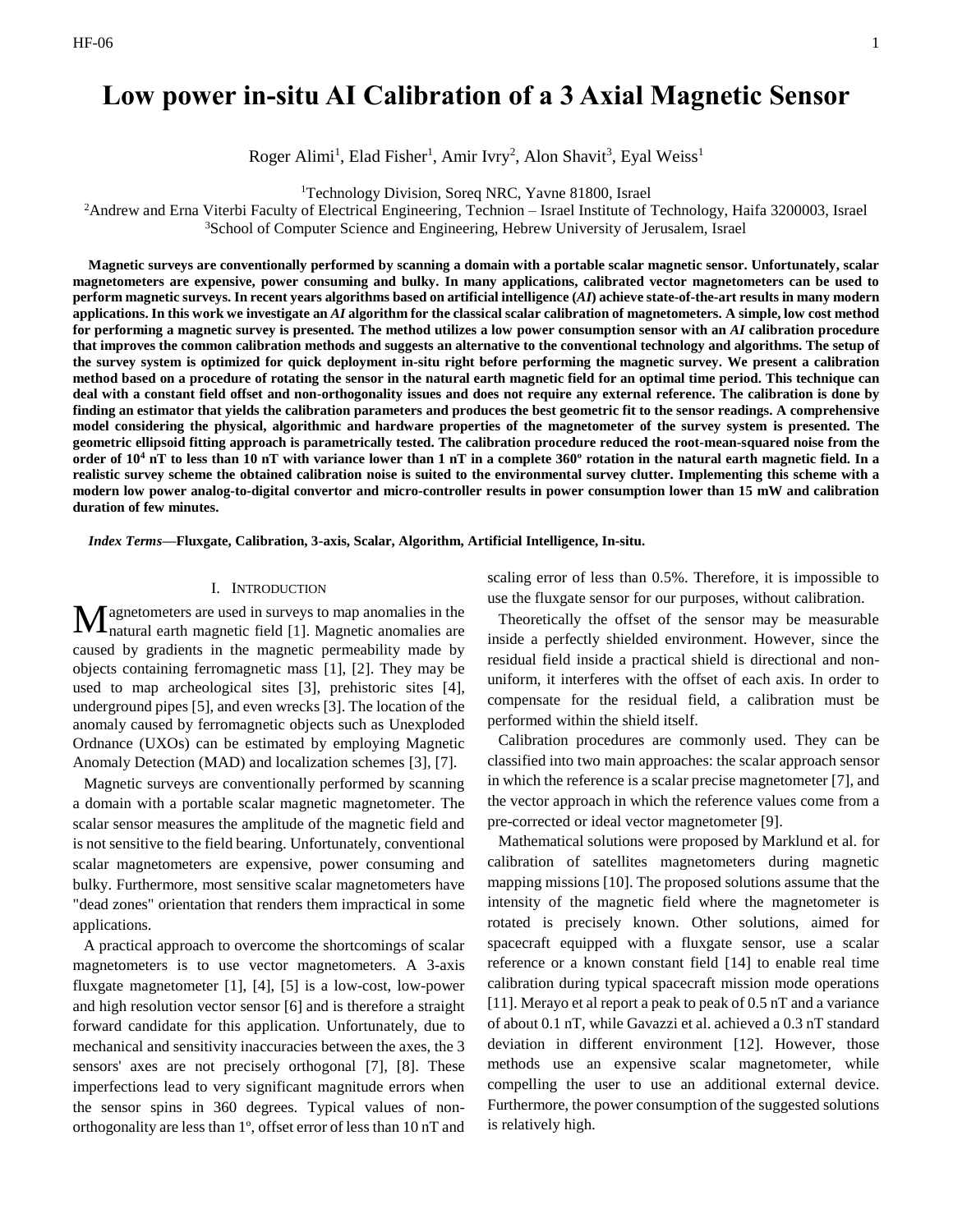Other methods suggest a calibration which is based on a procedure of moving the sensor inside a constant (unknown) magnetic field. A comprehensive model which generalizes the problem has been suggested, and verified that the determination of all calibration parameters from a motion inside a constant magnetic field is possible [13].

The geometric approach calibration is a scalar calibration technique that was presented in several articles. This technique is capable of calibrating with a constant field offset. The calibration is done by finding an estimator which yields the calibration parameters, which produce the best geometric fit to the sensor readings. This technique does not require any external reference [14]. Some calibration algorithms based on a geometric approach have been published [15], and some were even demonstrated recently in some applications like calibrating a compass mechanism of underwater gliders [16].

In this work, we present a low-power, low-noise and low-cost magnetometer optimized to allow both conventional vector measurements and calibrated scalar measurements. We experimentally compare between two approaches: a classical geometric one and a more advances computational algorithm based on an artificial intelligence (AI) scheme. Both of them allow in-situ calibration of the vector magnetometer.

Thus, a low cost, low power consumption and small size fluxgate three-axial magnetometer in magnetic surveys can be achieved. A comprehensive model considering the physical, algorithmic and hardware properties of the magnetometer of the survey system is presented. The geometric ellipsoid fitting approach [17]–[19] is parametrically tested. An experimental system was built and tested using the suggested in situ low power calibration algorithm.

#### II. MAGNETIC CALIBRATION

## *A. Calibration Goal*

Our goal is to present a low power in situ calibration process and to compare two different calibration concepts: a standard deterministic calculation and one AI approach, namely a Neural Network (NN) scheme. We do this by optimizing a low power sensor, sampling rate and a calibration algorithm to enable a calibration process in-situ. We use two parameters to model an error in a measurement. The first is the difference between the highest to the lowest magnetic magnitude, maximum peak to peak error (PTP). The second parameter is the norm of the magnetic field variance. Both parameters are calculated from the measured data during a given measurement scenario.

The low-power and in-situ optimization are important for highly portable magnetic survey applications. In order to perform a magnetic survey, the measurement system signal-tonoise ratio best be greater than 1 [1]. The most dominant



Fig. 1. The different coordinate systems of a fluxgate magnetometer. The orthogonal system is defined by the axes u1, u2 and u3, while the non-orthogonal system is defined by the axes W1, W2 and W3. The orthogonality errors are modeled by the angles,  $v_{12}$ ,  $v_{23}$  and  $v_{13}$ .

sources of noise in land surveys are clutter in the ground and inhomogeneity of the ground ferrous composition giving rise to PTP clutter of 1-4 nT. This clutter is a source of noise as the survey is not aimed to find metal ferromagnetic scrap. Our goal is to reach a PTP calibration error of the same magnitude as of the clutter noise where the portable magnetometer is carried manually across the domain as stable as may be expected. Additionally, in order to allow quick deployment, the calibration procedure should consume less than 5 minutes and the power consumption should be lower than 15 mW.

## *B. Magnetometer*

In this work, we focus on the simplest possible scanning configuration, in which the scanning process is done manually by walking over an area. The sensor is being held by hand during all the mapping process. Hence, while mapping an area, the sensor changes its orientation.

The simplest way to conduct a magnetic mapping is by using scalar magnetic sensors, such as Geometrics' G-823A cesium magnetometer. These types of sensors have a PTP of roughly 0.3 nT over 360º rotation and 0.2 nT during a stationary measurement, which renders them "over-spec" for magnetic mapping purposes. However, scalar sensors have "dead zones" in some sensor orientations, and an expensive tag price in the range of 10,000-40,000\$ as well as a relatively high-power consumption of about 12W. Another alternative is using a fluxgate sensor. This is a low-priced (200-500\$) vector sensor, which its output consists of the magnetic field components.

As illustrated in Fig. 1, the coordinate system defined by the axes *W1*, *W2* and *W3*, is not orthogonal. The non-orthogonality errors between the axes can be modeled by the angles,  $v_{12}$ ,  $v_{23}$  and  $v_{13}$ .

# III. CALIBRATION APPROACHES

In this work we present two different algorithms to perform the calibration and compare their performances. We apply the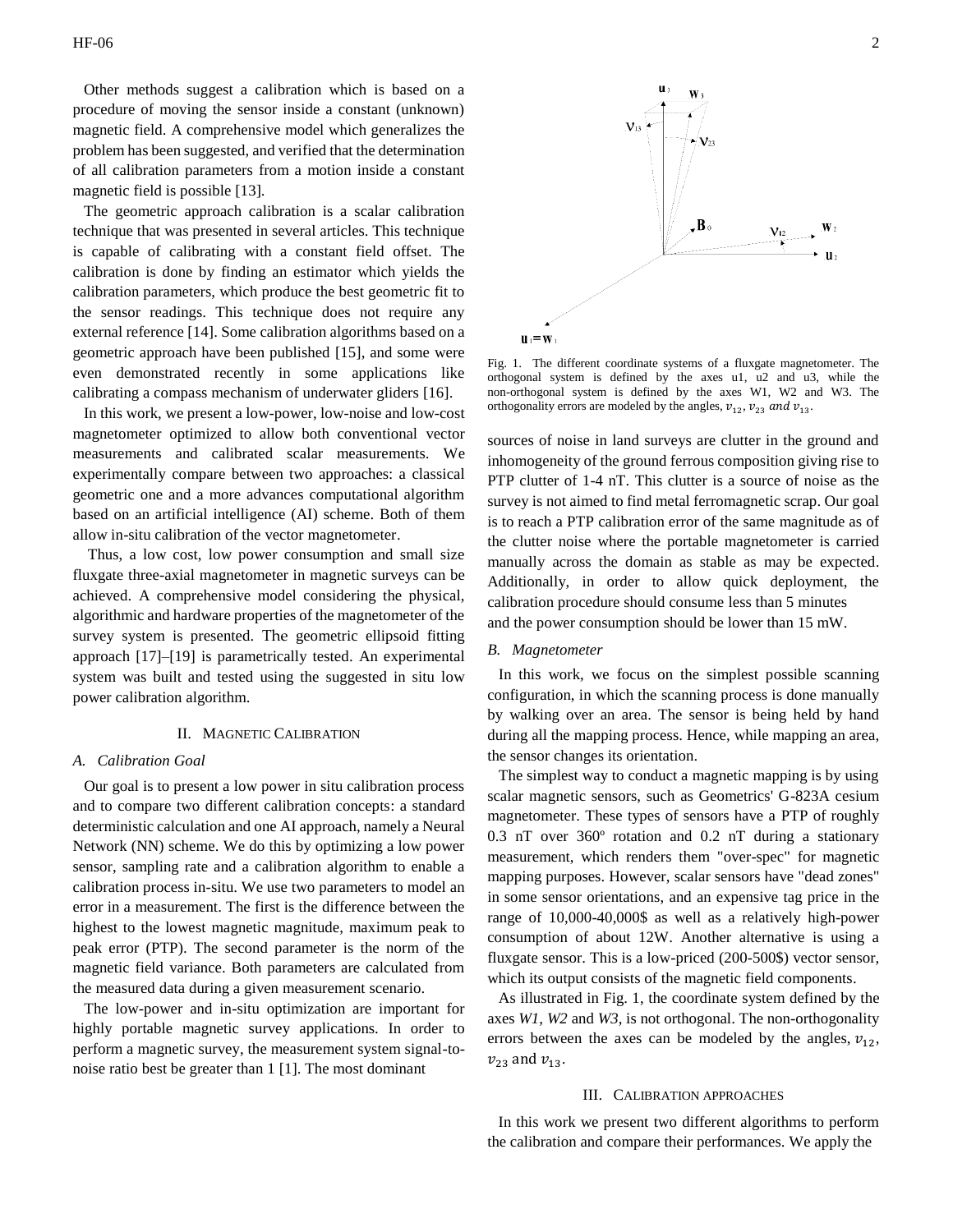

<span id="page-2-0"></span>Fig. 2. Calibration data flow.

calibration procedures on the same measured data set. Moreover, we have also generated a synthetic, augmented dataset using a simulation setup, which allows a deeper analysis of the AI algorithm performance.

## *A. Geometrical approach*

This solution is based on a linear transformation, which is applied on the sensor's raw data. This transformation solves the problem of the non-orthogonal axes by converting each vector components of the magnetic field at a given time  $(B_x(t), B_y(t), B_z(t))$  into a new corrected data. [Fig. 2](#page-2-0) presents a block diagram which demonstrates the data flow in our solution. A scalar magnetometer, which measures a constant magnetic field, would show a constant magnitude  $|B|$ , irrespective of the magnetometer's orientation. Thus, each measurement value has the same distance from the origin:

$$
|B| = \sqrt{B_X(t)^2 + B_Y(t)^2 + B_Z(t)^2}, \ \forall t \in \mathbb{R}.
$$
 (1)

Hence, when plotting the magnetic data of different sensor orientations, a perfect sphere should be formed. However, a realistic fluxgate magnetometer has some non-orthogonality between its axes. Readings of a non-ideal magnetometer are always on an ellipsoid manifold [20]. Therefore, by using a linear transformation, it is possible to cast the calibration problem to a unified transformation parameterized by rotation  $(R)$ , scaling  $(S)$  and offset  $(b)$ . This approach produces a linear problem that may be solved by using conventional linear methods. The rotation and scaling are due to the nonorthogonality between the axes and temperature changes, while the offset (the ellipsoid's displacement from the origin) is caused due to constant ferromagnetic variations formed by the magnetometer core itself.

The solution consists of an algorithm that performs a linear transformation of the magnetometer readings. The algorithm fits all the points into an ellipsoid manifold centered on the origin. After applying the transformation, all the data measurement points lie at the same distance from the origin. Since this distance is defined by  $|B|$ , the result is a constant magnetic magnitude, irrespective of the sensor's orientation [21], [22].



<span id="page-2-1"></span>Fig. 3. Normalized cross-correlation between the measurements of each 3-axial component of  $L_e$  and  $L_s$ . From left to right: x component (RMSE = 100 nT), y component ( $RMSE = 77$  nT),  $z$  component ( $RMSE = 89$  nT).

There are several approaches concerning how to transform an ellipsoid into a sphere while minimizing the fitting error. One method is the "Ellipsoid fit" presented in [22]. This algorithm describes the ellipsoid using nine parameters: semi-axis  $(a, b, c)$ , Euler angles  $(\varphi, \theta, \Psi)$  (repressing the successive axis rotations) and coordinates of the center  $(X_0, Y_0, Z_0)$ . The fitting is done by performing a linear convex optimization on the raw data  $h_r$  to minimize the error of the fit, by minimizing the sum of squared algebraic error distances (*RMS*).

According to the algorithm output, the correction matrix  $(M)$ and the offset vector  $(b)$ , which best transform the ellipsoid into an origin-centered sphere are calculated.  $M$  is calculated by using  $R'$  (de-rotation) and  $S^{-1}$  (de-scaling). The corrected data  $(h<sub>c</sub>)$  is then given by:

$$
h_c = M(h_r - b), \, s.t. M = S^{-1}R' \,. \tag{2}
$$

A constant magnetic field must be used during all time of calibration. For this purpose, we take the median value of all the earth's magnetic field measurements (about 2 million data points) which can be considered as a quite stable and precise estimation of the "true" ideal value.

## *B. Artificial Intelligence Approach*

In this section, we present an additional calibration algorithm. In contrast to the algorithm presented in the previous section, this method will map each 3D experimental data point on a 3D ideal components that lie on a sphere the radius of which is the median value of the measured norms of the field. Let us notate the set of noisy un-calibrated measurements as  $L_e$ and the set of their perfectly calibrated counterparts as  $L_s$ . While each 3-axial component in  $L_e$  lays on an ellipsoid, each component in  $L<sub>s</sub>$  lays on a sphere that is centered at the origin with radius that is equal to the earth's magnetic field  $B$ . Therefore, we perform a pre-processing step to find the magnetic measurements that comprise this sphere, i.e., to generate the set  $L_s$ . An optimization problem is solved, in which every noisy measurement in  $L_e$  is mapped to its closest counterpart on the sphere, in terms of the Euclidean distance. Formally, for a given noisy coordinate( $x_e, y_e, z_e$ )  $\in L_e$ , the matched clean coordinate  $(x_s, y_s, z_s) \in L_s$  is obtained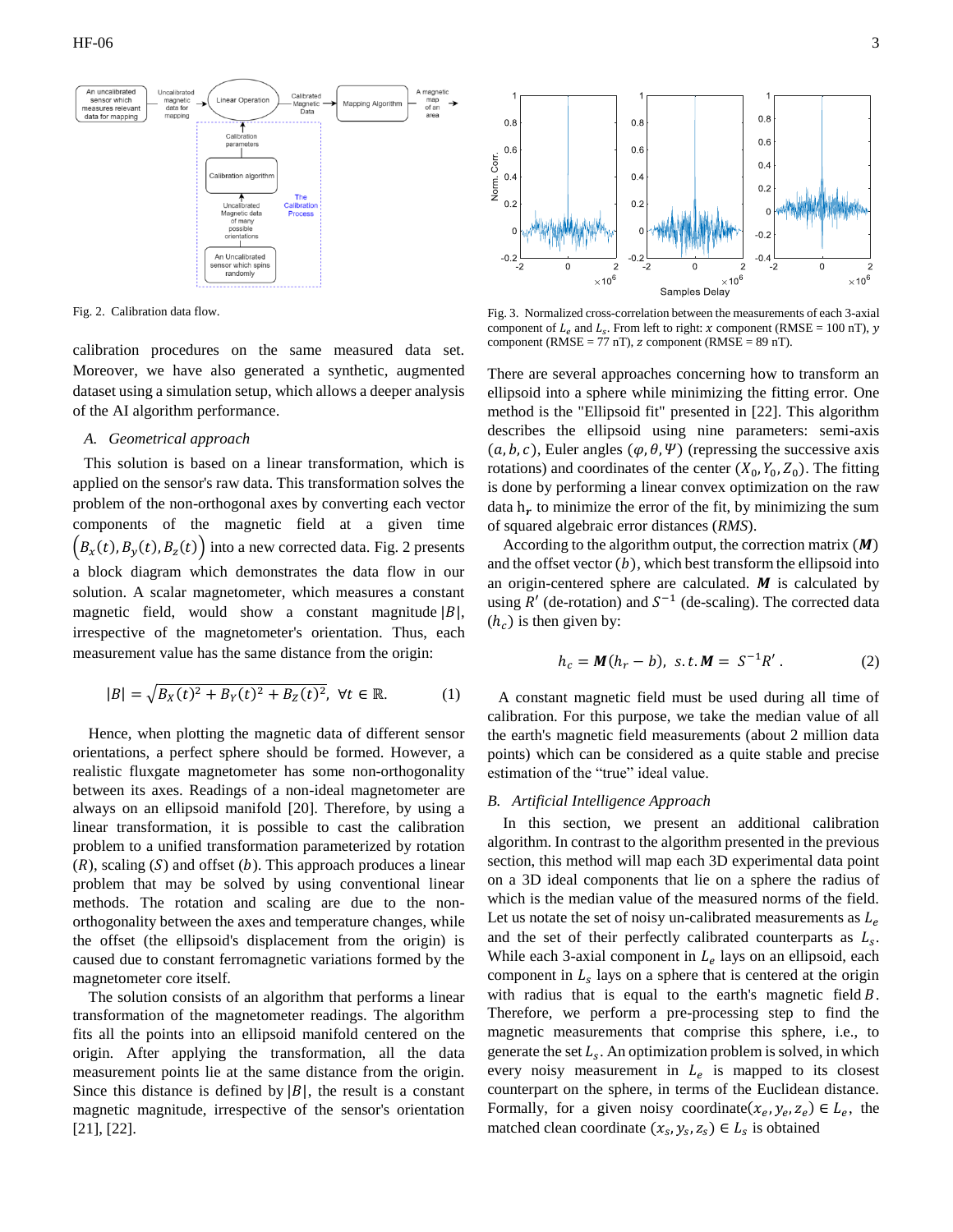

Fig. 4. Hardware configuration scheme.

by solving the following non-convex optimization problem:

$$
(x_s, y_s, z_s) = \underset{(x, y, z): x^2 + y^2 + z^2 = B^2}{\text{argmin}} J(x, y, z, x_e, y_e, z_e)
$$
 (3)

where  $J = (x - x_e)^2 + (y - y_e)^2 + (z - z_e)^2$  and B stands for the earth's magnetic field. To ensure a non-trivial solution, the cross-correlation between  $L_e$  and  $L_s$  is given in [Fig.](#page-2-1) 3, for each of the 3-axial components. To emphasize the existing difference between these curves, the root mean squared error (*RMSE*) is also generated.

In recent years, neural networks have re-gained popularity due to an increase in the amount of available data and computational capabilities [29], [30]. In this study, we attempt to perform calibration by learning the mapping from the set  $L_e$ to the set  $L_s$  with an artificial neural network. The network comprises two hidden layers of three nodes each. Thus, the output layer, which holds the perfectly calibrated 3-axial magnetic measurements in  $L_s$ , is given by the multiplication of the input layer by two  $3 \times 3$  matrices. These matrices are notated as  $S_{net}^{-1}$  and  $R_{net}$ . Let  $(a_e, b_e, c_e)$  and  $(a_s, b_s, c_s)$ represent the parameter sets of the original ellipsoid and the target sphere, respectively. Then, the network learns the following mapping:

$$
\Psi: \frac{x_e^2}{a_e^2} + \frac{y_e^2}{b_e^2} + \frac{z_e^2}{c_e^2} \to \frac{(x_s - a_s)^2 + (y_s - b_s)^2 + (z_s - c_s)^2}{B^2}.
$$
\n(4)

Namely, the mapping  $\Psi$  has an intrinsic linear nature. By taking this fact and the noisy measurements that lay on the ellipsoid into account, the activation chosen for the network is linear and the objective function is the mean-squared error (MSE). By integration of the drop-out approach on 2 neurons every 30 epochs, the network is effectively trained to avoid over-fitting [23]. Thus, the mapping between the ellipsoid and the sphere is modelled with maximal generalization ability, and the statistical properties of the noise do not affect the model. Given an unseen coordinate  $x_e^{test} \in L_e$ , the following mapping is applied to generate  $x_s^{test} \in L_s$ :

$$
x_s^{test} = \Psi(x_e^{test}) : x_e^{test} S_{net}^{-1} R_{net} + b_{net} , \qquad (5)
$$

where  $b_{net}$  stands for a bias component.



<span id="page-3-0"></span>Fig. 5. Points which were created during the sensor's spinning for the calibration process. The axes are the x, y and z components of the magnetic field. As expected, the low-density ellipsoid shape is observed.

# IV. EXPERIMENTAL

Through this section both authentic (in-situ) and synthetic datasets are considered in order to accomplish valid, real-world applicable results on one hand and demonstrate the potential of the suggested *AI* method on a variety of setups, on the other.

# *A. Apparatus*

Bartingtons' Mag648 and Mag 649 low power fluxgates were used [24]. They were digitized by a 24-bit NI-9239 DAQ [25]. The sampled signal was then transferred to a computer by LabVIEW® data processing application. The NI sampling unit was used to simulate high performance sampling scheme in order to determine the optimal sampling requirements. A practical sampling unit such as TI 1292 [26] was tested as well for low power optimization. The hardware configuration we used is presented in [1].

# *B. Measurements and simulation setups*

 To collect genuine calibration data, the sensor is rotated by hand for approximately 2 minutes in the natural undisturbed earth field. This rotation is performed in a ferromagnetic free environment. The collected data is used as an input for the calibration algorithm. The algorithm's output is a correction matrix and an offset, which are specific for each magnetometer. After applying the matrix and the offset on the sensor's raw data, we get the calibrated data. This calibration process can be done in the field in real time "in-situ" and allow immediate use the magnetometer as a scalar survey tool.

 To generate synthetic data, a MATLAB® simulation was built. This simulation generates uniformly sampled data points given a set of pre-determined parameters such as the sensors' internal noise level, data acquisition time, analog and digital frequencies, etc. Once again, this data serves as input for the calibration algorithms, which ultimately produce correction matrices to be applied to any new raw data.

#### *C. Parameters optimization*

During the calibration process the sensor is rotated at a rate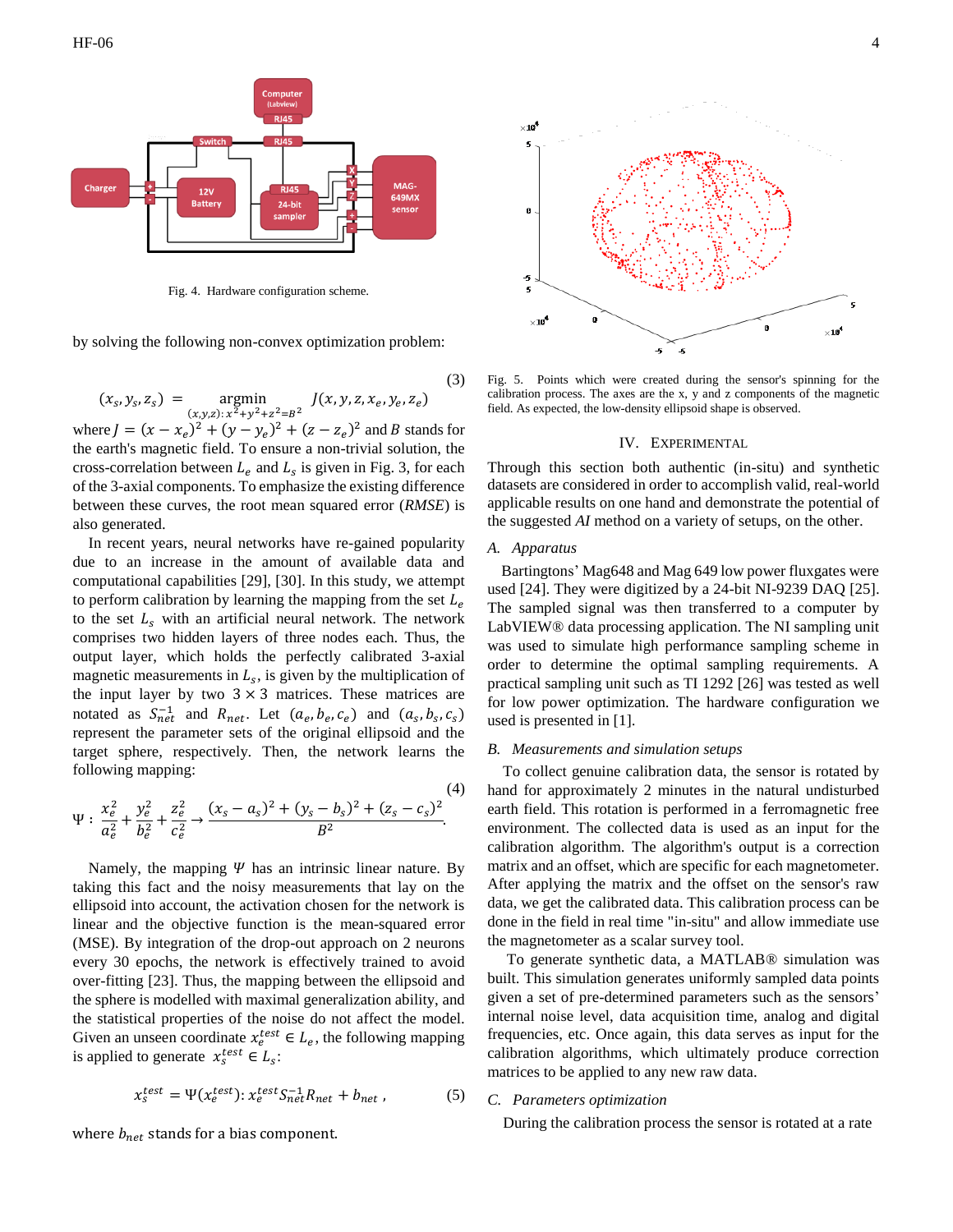TABLE 1. THE EFFECT OF THE SAMPLE FREQUENCY AND BANDWIDTH ON PTP AND VARIANCE USING THE GEOMETRICAL APPROACH.

| Configuration      | PTP(nT) | $Var(nT^2)$ |
|--------------------|---------|-------------|
| Mag649             |         |             |
| $(250 \text{ Hz})$ | 15      | 7           |
| Mag649             | 15      | 3           |
| (3000Hz)           |         |             |
| Mag648             | 38      | 23          |
| $(250 \text{ Hz})$ |         |             |
| Mag648             | 29      | 23          |
| (1000 Hz)          |         |             |

<span id="page-4-1"></span>TABLE 2. CALIBRATION PERFORMANCE OF GEOMETRIC AND NEURAL NETWORK COMPARED TO UNCALIBRATED MEASUREMENT: MAGNITUDE MAX PTP AND VARIANCE. MOVING AVERAGE WINDOW WITH 0.1 SEC WIDTH IS APPLIED (MAG649 AT 3 KHZ).

|                | PTP $(nT)$ | Var $(nT^2)$ |
|----------------|------------|--------------|
| Not Calibrated | 24,055     | 652          |
| Geometric      | 15         | 3            |
| Neural network |            |              |

of 1 revolution per second with rotation modes at higher frequencies. This revolution rate might be too high for the conventional low sampling frequency [1] and may result in "smearing" of the measurement and thus decreasing the accuracy of the calibration. Thus, the sampling rate and the averaging windows must be optimized in order to maintain signal integrity.

We used a faster sampling hardware to optimize the sampling rate and averaging window, as shown in [Table 1 shows the](#page-4-0)  main findings of this study. [A sampling frequency of 3kHz](#page-4-0)  [provides the best results.](#page-4-0)

Another important parameter is the bandwidth of the sensor. This is because the high rate of rotation during the calibration introduced artificial signals at frequencies beyond the bandwidth of the sensor. To test this, we have used 2 variants of the same sensor by Bartington instruments: Mag648 with bandwidth of 5 Hz and Mag649 with bandwidth of 1 kHz. [Table 1 shows the main findings](#page-4-0) of this study. A sampling [frequency of 3kHz provides the best results.](#page-4-0)

It appears that Mag649 with the larger bandwidth and frequency response band has lower PTP error and variance compared to Mag648. Furthermore, increasing the sampling rate decreases the calibration error (using the geometric approach algorithm for comparison) in both narrowband and wide band sensors. Table 1 shows the main findings of this study. A sampling frequency of 3kHz provides the best results.

<span id="page-4-0"></span>Averaging of random noise decreases the noise. However, averaging over a long period of time averages not only random noise but also the signal which is changing during the measurement period. As a result, the signal integrity may decrease. We have tested different averaging windows to optimize the tradeoff between signal integrity and noise decrease. The best value was taken to be a moving average window of 0.1 sec.

## *D. Experiments*

 Several experiments are conducted to analyze the performance of both geometric and *AI* methods in-situ, as well as on synthetic simulated data.

 Initially, the geometric and *AI* methods are employed on the authentic data measurements, and their performance is given in [Table 2.](#page-4-1)

 Next, a set of synthetic measurements is generated using a dedicated simulation. This allows the analysis of the *AI* approach without the limitations the dictates from the realworld setups. It should be highlighted that the **uniform** sampling done in the simulation differs from the **random** spinning of the sensor, done in-situ. The same coverage **amount** even if it is random in both cases, will give better results for a true uniformly distributed process. This can be achieved easily in simulation but it is more complicated to achieve for manual in-situ setup. A mechanical mechanism with uniform sampling data points pre-calculated is presented in [27].

 To acquire synthetic measurements, two sensor noise levels  $\sigma_n = 0.1$  and 0.3nT, and coverage percentages, ranging from 10% up to 100% is used. The definition of coverage percentage in this study refers to the area of the sphere covered by the measurements. Let the sphere be parameterized by the set  $\{B, \theta, \phi\}$ , where B is the magnetic field and  $0 \le \theta \le 2\pi$ ,  $0 \le \theta$  $\phi \leq \pi$ . It is known that an area differential value on the spheres' surface is proportional to  $\frac{\Delta \phi \Delta \theta}{B}$ . In this study we make use of this and define a coverage of 100% when  $\frac{\Delta \phi \Delta \theta}{B} \le 10^{-4}$ for all bald areas on the surface of the sphere. Here, bald area is an area in which no measurement lays. The measurements then undergo the *AI* calibration process, and their performance output are extracted.

 The coverage percentage is highly correlated with the systems' end-to-end calibration process computational time. The more time for calibration the higher the accuracy, given the environment is noise free. This allows the examination of the effectiveness of uniform sampling data acquisition in comparison its real-world counterpart. In our case, we have physically rotated the sensor for 2 minutes. The end-to-end calibration process using the simulation was done on a Core-i7- 7820HQ CPU 64-bit operating system, x64 based processor.

## V. RESULTS

## *A. Measurements*

The calibration algorithm transforms the measurements from an ellipsoid to a sphere. The measured ellipsoid can be seen in [Fig.](#page-3-0) 5. An effective calibration algorithm transforms 3 nonorthogonal axial sensor output to scalar data. The quality of the calibration algorithm may be measured by the data peak to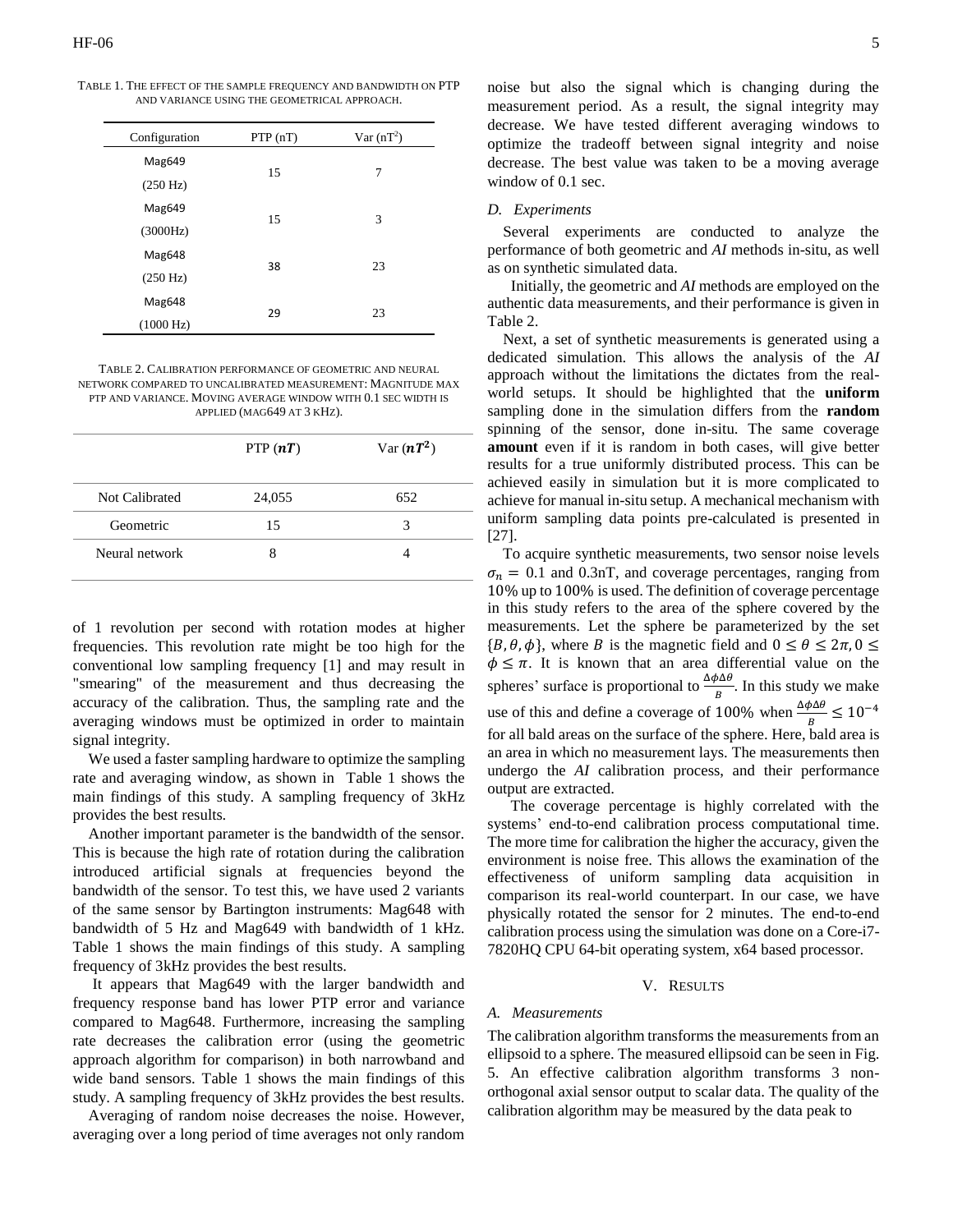

Fig. 6. Magnetic magnitude over 360 degrees' sensor spin, before (a) and after applying the geometrical calibration [central line zoomed in (b)]. Sensor used is Mag649 with sample rate of 3kHz.



Fig. 7. Peak to peak calibration performance of AI approach for various sphere coverages and two sensor internal noise values. The X sign denotes the experimental peak to peak. It lies at 26% coverage of the full sphere surface.

peak value compared to not-calibrated output, as well as the variance of the calibrated data with respect to  $B$ .

# *B. Conventional Geometrical approach*

A graphical demonstration of the input data and the output of the calibration algorithm can be seen in Fig. 6 (raw data vs. calibration results). Here we present the results for the selected configuration of the system. The configuration yielding the lowest PTP noise and variance was using a wide band sensor (Mag649) with fast sampling rate of 3000 Hz and averaging over 0.1s window. Implementing this scheme with a low power analog-to-digital convertor (*ADC*) and micro-controller results in power consumption lower than 15 mW, and calibration duration of approximately 2 minutes. The best result is a maximum peak to peak value of 15 nT with a variance of  $3 \text{ nT}^2$ .

# *C. Artificial Intelligence Approach*

To demonstrate the performance of the artificial intelligence method, two sets of calculations are conducted, as extended in the previous section. In the in-situ experiment, the *AI* approach shows a better performance over its geometric oriented



Fig. 8. Variance calibration performance of *AI* approach for various sphere coverages and two sensor internal noise values. The X notation denotes the experimental peak to peak. It lies at 26% coverage of the full sphere surface.

opponent: a maximum peak to peak of 8 nT has been obtained (instead of 15nT for the geometric) and a maximum variance of 4 nT (similar to the one obtained with the previous method).

When considering the simulation related results, a larger set of comparisons can be made. For instance, in Figs. 7 and 8 it is clearly shown that the *AI* approach highly improves when given a dataset that covers the sphere even by 70%, **as long as it is done uniformly**. By extending it to 60% coverage, the mean error value approaches to the same order of magnitude that the natural environmental clutter noise [1].

## VI. DISCUSSION

Several conclusions can be drawn based on these results. First, let us address the results achieved with the experimental in-situ measurements. As previously stated, the *NN* learns the linear mapping from the ellipsoid to the sphere. Therefore, the performance of this calibration model is limited in several ways when it comes to non-uniform sampling. First and foremost, a new sample can be mapped by the network to an interval of values with uniform probability, where these values may be distant from  $B$ . This is a direct outcome of the linear fit the network applies on its training data. Second, because the model effectively maps an ellipsoid onto a sphere, the noisy test measurements lead to a non-optimal variance. Also, it can be concluded that using sparse training set, which contains many uncovered regions in the ellipsoid, is limited in its performance and leads to mediocre results considering the vast number of insitu recorded samples, ranging up to almost 2 million.

When converging to full coverage, one can achieve a performance that approaches the known barrier of the sensors' internal noise. That and more, the presented system can handle authentic data in real-time, under the constraint of uniform sampling. e.g., by allowing a delay of 60 minutes, the achieved error approaches the system' hardware limit with a negligible error variance of less than  $0.5 nT^2$  (see Fig. 8). However, in magnetic surveys, this is not important because the environmental clutter is significantly larger than the sensors' internal noise.

These outcomes highly emphasize the gap in effectiveness